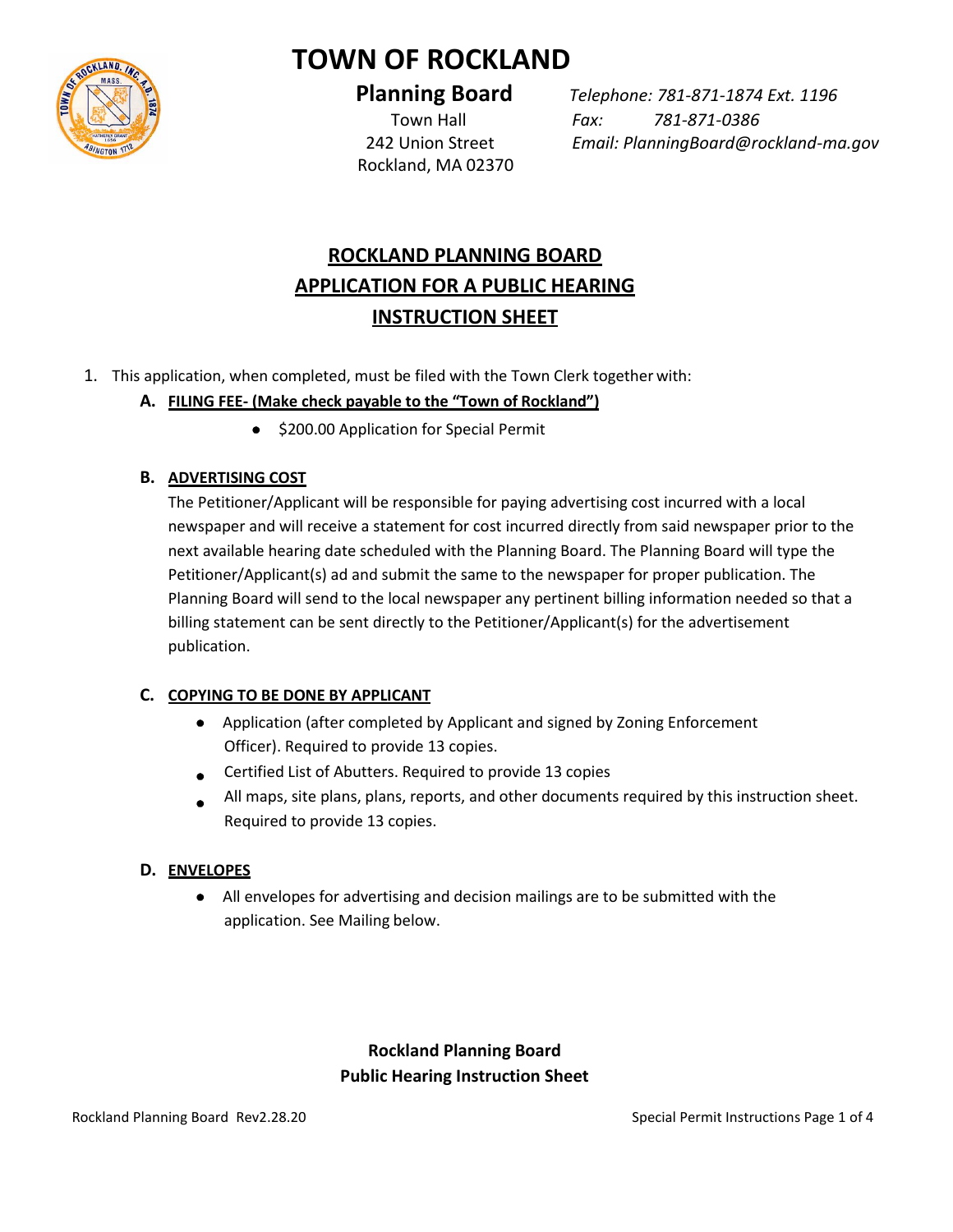#### **E. ADVERTISMENT MAILING**

- Mailed to Applicant(s), all Abutter(s), Rockland Zoning Board, Rockland Planning Board, and surrounding Town's Planning Boards.
- Required for mailing: One (1) business size pre-addressed, stamped envelope for each name on the certified list of abutters with the appropriate amount of postage affixed to each envelope. **Only use postage stamps. Do not use a postage meter. Do not put a return address on the envelopes.**
- Required for mailing: One (1) business size pre-addressed, stamped envelope to each surrounding Town's Planning Board, Rockland Zoning Board, and Rockland Planning Board. Please see list of addresses on last page. **Only use postage stamps. Do not use a postage meter. Do not put a return address on the envelope.**
- **•** Required for mailing: One (1) certified envelope addressed to the Applicant(s)/ Owner(s), if different, the green card and white Certified Mail forms filled out with Applicant(s)/Owner(s) name(s) filled out in Block 3 (green card only) with the appropriate amount of postage affixed. **Certified Mail label must have the bar code with number.**

### **F. DECISION MAILING**

- Mailed to Applicant(s), and Abutter(s)
- Required for mailing: One (1) business size pre-addressed, stamped envelope for each  $\bullet$ name on the certified list of abutters with the appropriate amount of postage affixed to each envelope. **Only use postage stamps. Do not use a postage meter. Do not put a return address on the envelope.**
- Required for mailing: One (1) certified envelope addressed to the Applicant(s), Owner(s), if different, and the green card and white Certified Mail forms filled out with Applicant(s)/Owner(s) name(s) filled out in Block 3 (green card only) with the appropriate amount of postage affixed. **Certified Mail label must have the bar code with number.**
- 2. The application must be signed by the Owner(s) of record of the subject property, and the Applicant(s), if different from the Owner(s). Applications not signed by the Applicant(s) and Owner(s) will be returned.
- 3. All applications that involve any new construction, or additions to existing construction, and all applications that involve outside storage of goods or equipment, *except for open decks andporches,* shall be accompanied by a plan drawn and stamped by a registered land surveyor. The plans shall show all metes and bounds of the property, north arrow, dimensions of all existing and proposed structures, set-backs from the property lines and buffer zones where applicable.
- 4. All applications that also require Site Plan Approval from the Planning Board shall be accompanied by a Site Plan, meeting the requirements of the Site Plan Approval set forth in the Rockland Planning Board Rules and Regulations.

# **Rockland Planning Board Public Hearing Instruction Sheet**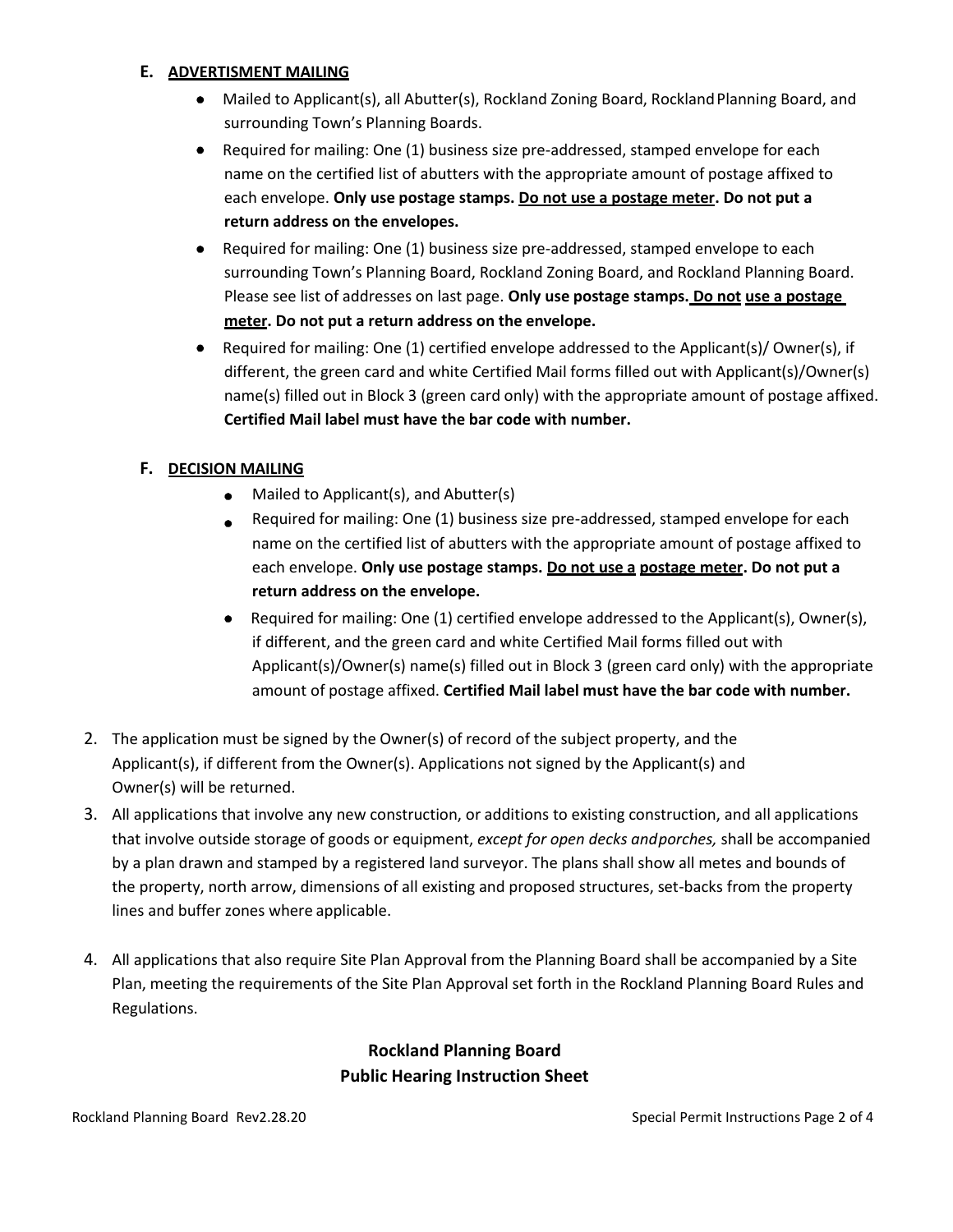- 5. All applications that also require Design Review Approval from the Planning Board shall be accompanied by a Design Review Plan, meeting the requirements of the Design Review Approval set forth in the Town of Rockland Zoning By-laws.
- 6. All Applicant(s) must go to the Rockland Assessor's Office to obtain a Certified List of Abutters.
- 7. All business, commercial and industrial Applicant(s) must submit a Municipal Lien Certificate from the Rockland Tax Collector's Office for the property in question.
- 8. The application must be signed by the Zoning Enforcement Officer in two (2) sections on the application before the Applicant(s) makes 13 copies.
- 9. The Town Clerk will distribute your completed application to the members of the Rockland Planning Board. The Board will set a date for your hearing within 65 days of the date stamped by the Town Clerk. You will be notified by mail of the date and time of your hearing. If you are unable to present your petition at that time, please contact the Planning Board Chairman or the Secretary at (781)- 871-1874 ext. 170 or email at [rocklandplanningboard@gmail.com](mailto:rocklandplanningboard@gmail.com) as soon as possible.

# **All Incomplete application's will be REJECTED and returned to the Applicant(s)**

Created: October 29, 2009

**Rockland Planning Board Public Hearing Instruction Sheet**